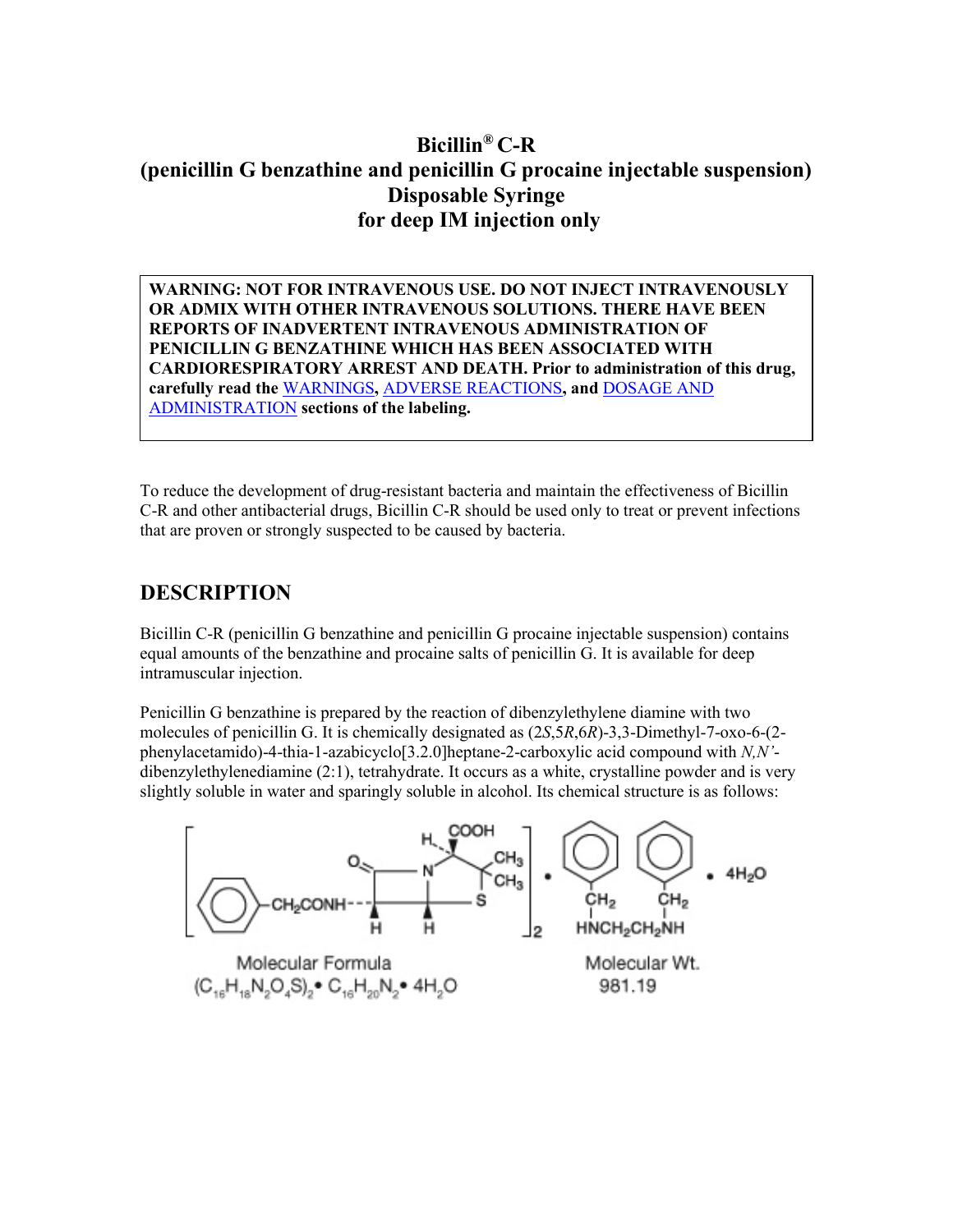Penicillin G procaine, (2*S*,5*R*,6*R*)-3,3-Dimethyl-7-oxo-6-(2-phenylacetamido)-4-thia-1 azabicyclo[3.2.0]heptane-2-carboxylic acid compound with 2-(diethylamino)ethyl paminobenzoate (1:1) monohydrate, is an equimolar salt of procaine and penicillin G. It occurs as white crystals or a white, microcrystalline powder and is slightly soluble in water. Its chemical structure is as follows:



Each disposable syringe (2 mL size) contains the equivalent of 1,200,000 units of penicillin G comprising: the equivalent of 600,000 units of penicillin G as the benzathine salt and the equivalent of 600,000 units of penicillin G as the procaine salt in a stabilized aqueous suspension with sodium citrate buffer; and as w/v, approximately 0.5% lecithin, 0.55% carboxymethylcellulose, 0.55% povidone, 0.1% methylparaben, and 0.01% propylparaben.

Bicillin C-R injectable suspension in the disposable-syringe formulation is viscous and opaque. Read [CONTRAINDICATIONS,](#page-3-1) [WARNINGS](#page-3-0), [PRECAUTIONS,](#page-5-0) and [DOSAGE AND](#page-9-0)  [ADMINISTRATION](#page-9-0) sections prior to use.

# <span id="page-1-0"></span>**CLINICAL PHARMACOLOGY**

### **General**

Penicillin G benzathine and penicillin G procaine have a low solubility and, thus, the drugs are slowly released from intramuscular injection sites. The drugs are hydrolyzed to penicillin G. This combination of hydrolysis and slow absorption results in blood serum levels much lower but more prolonged than other parenteral penicillins.

Intramuscular administration of 600,000 units of Bicillin C-R in adults usually produces peak blood levels of 1.0 to 1.3 units per mL within 3 hours; this level falls to an average concentration of 0.32 units per mL at 12 hours, 0.19 units per mL at 24 hours, and 0.03 units per mL at seven days.

Intramuscular administration of 1,200,000 units of Bicillin C-R in adults usually produces peak blood levels of 2.1 to 2.6 units per mL within 3 hours; this level falls to an average concentration of 0.75 units per mL at 12 hours, 0.28 units per mL at 24 hours, and 0.04 units per mL at seven days.

Approximately 60% of penicillin G is bound to serum protein. The drug is distributed throughout the body tissues in widely varying amounts. Highest levels are found in the kidneys with lesser amounts in the liver, skin, and intestines. Penicillin G penetrates into all other tissues and the spinal fluid to a lesser degree. With normal kidney function, the drug is excreted rapidly by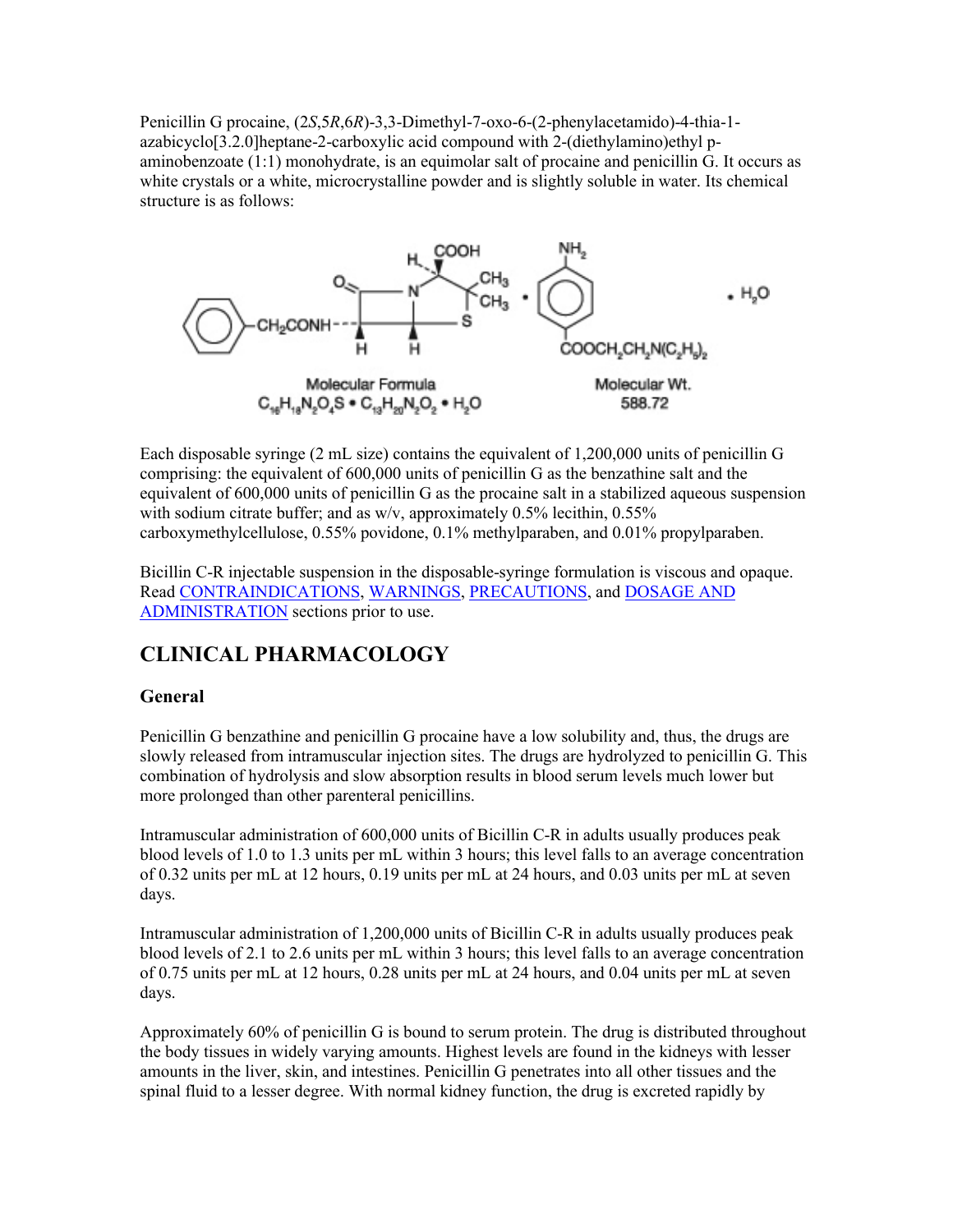tubular excretion. In neonates and young infants and in individuals with impaired kidney function, excretion is considerably delayed.

### **Microbiology**

#### Mechanism of Action

Penicillin G exerts a bactericidal action against penicillin-susceptible microorganisms during the stage of active multiplication. It acts through the inhibition of biosynthesis of cell-wall peptidoglycan, rendering the cell wall osmotically unstable resulting in death of the bacterium.

#### Resistance

Penicillin is not active against penicillinase-producing bacteria, or against organisms resistant to beta-lactams because of alterations in the penicillin-binding proteins. Resistance to penicillin G has not been reported in *Streptococcus pyogenes*.

Penicillin has been shown to be active against most isolates of the following bacteria, both in vitro and in clinical infections as described in the [INDICATIONS AND USAGE](#page-2-0) section.

#### Gram-positive bacteria

Beta-hemolytic streptococci (groups A, B, C, G, H, L and M).

*Streptococcus pneumoniae* (penicillin-susceptible isolates only).

#### Susceptibility Testing

For specific information regarding susceptibility test interpretive criteria and associated test methods and quality control standards recognized by FDA for this drug, please see: <https://www.fda.gov/STIC>.

# <span id="page-2-0"></span>**INDICATIONS AND USAGE**

To reduce the development of drug-resistant bacteria and maintain the effectiveness of Bicillin C-R and other antibacterial drugs, Bicillin C-R should be used only to treat or prevent infections that are proven or strongly suspected to be caused by bacteria. When culture and susceptibility information are available, they should be considered in selecting or modifying antibacterial therapy. In the absence of such data, local epidemiology and susceptibility patterns may contribute to the empiric selection of therapy.

This drug is indicated in the treatment of moderately severe infections due to penicillin-G-susceptible microorganisms that are susceptible to serum levels common to this particular dosage form. Therapy should be guided by bacteriological studies (including susceptibility testing) and by clinical response.

Bicillin C-R is indicated in the treatment of the following in adults and pediatric patients:

Moderately severe to severe infections of the upper-respiratory tract, scarlet fever, erysipelas, and skin and soft-tissue infections due to susceptible streptococci.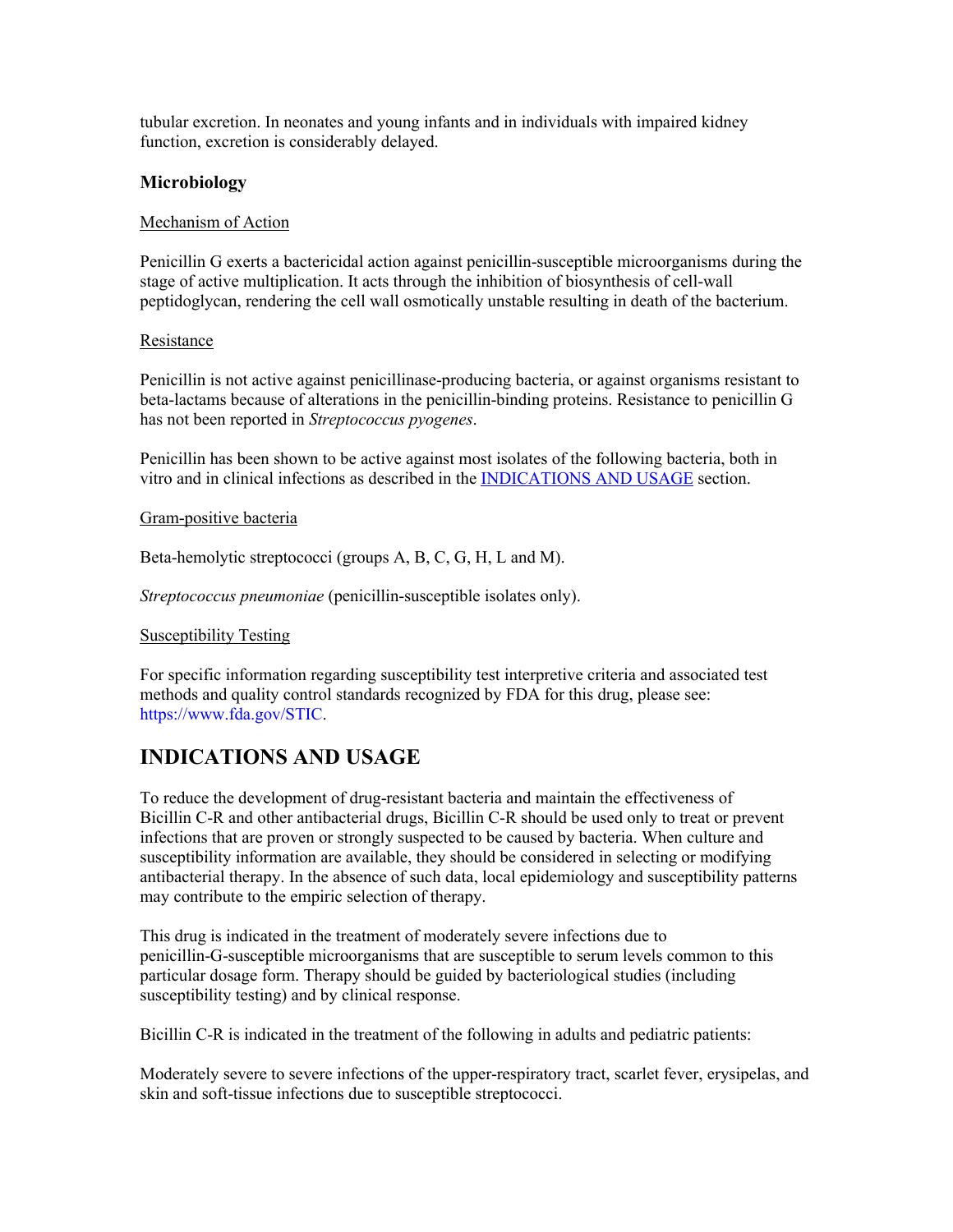NOTE: Streptococci in Groups A, C, G, H, L, and M are very sensitive to penicillin G. Other groups, including Group D (enterococci), are resistant. Penicillin G sodium or potassium is recommended for streptococcal infections with bacteremia.

Moderately severe pneumonia and otitis media due to susceptible *Streptococcus pneumoniae*.

NOTE: Severe pneumonia, empyema, bacteremia, pericarditis, meningitis, peritonitis, and arthritis of pneumococcal etiology are better treated with penicillin G sodium or potassium during the acute stage.

When high, sustained serum levels are required, penicillin G sodium or potassium, either IM or IV, should be used. This drug should not be used in the treatment of venereal diseases, including syphilis, gonorrhea, yaws, bejel, and pinta.

# <span id="page-3-1"></span>**CONTRAINDICATIONS**

A previous hypersensitivity reaction to any penicillin or to procaine is a contraindication.

# <span id="page-3-0"></span>**WARNINGS**

**WARNING: NOT FOR INTRAVENOUS USE. DO NOT INJECT INTRAVENOUSLY OR ADMIX WITH OTHER INTRAVENOUS SOLUTIONS. THERE HAVE BEEN REPORTS OF INADVERTENT INTRAVENOUS ADMINISTRATION OF PENICILLIN G BENZATHINE WHICH HAS BEEN ASSOCIATED WITH CARDIORESPIRATORY ARREST AND DEATH. Prior to administration of this drug, carefully read the** [WARNINGS](#page-3-0)**,** ADVERSE [REACTIONS](#page-8-0)**, and** [DOSAGE AND](#page-9-0)  [ADMINISTRATION](#page-9-0) **sections of the labeling.**

The combination of penicillin G benzathine and penicillin G procaine should only be prescribed for the indications listed in this insert.

### **Anaphylaxis**

SERIOUS AND OCCASIONALLY FATAL HYPERSENSITIVITY (ANAPHYLACTIC) REACTIONS HAVE BEEN REPORTED IN PATIENTS ON PENICILLIN THERAPY. THESE REACTIONS ARE MORE LIKELY TO OCCUR IN INDIVIDUALS WITH A HISTORY OF PENICILLIN HYPERSENSITIVITY AND/OR A HISTORY OF SENSITIVITY TO MULTIPLE ALLERGENS. THERE HAVE BEEN REPORTS OF INDIVIDUALS WITH A HISTORY OF PENICILLIN HYPERSENSITIVITY WHO HAVE EXPERIENCED SEVERE REACTIONS WHEN TREATED WITH CEPHALOSPORINS. BEFORE INITIATING THERAPY WITH BICILLIN C-R CAREFUL INQUIRY SHOULD BE MADE CONCERNING PREVIOUS HYPERSENSITIVITY REACTIONS TO PENICILLINS, CEPHALOSPORINS OR OTHER ALLERGENS. IF AN ALLERGIC REACTION OCCURS, BICILLIN C-R SHOULD BE DISCONTINUED AND APPROPRIATE THERAPY INSTITUTED. **SERIOUS ANAPHYLACTIC REACTIONS REQUIRE IMMEDIATE EMERGENCY TREATMENT WITH EPINEPHRINE. OXYGEN, INTRAVENOUS STEROIDS AND AIRWAY MANAGEMENT, INCLUDING INTUBATION, SHOULD ALSO BE ADMINISTERED AS INDICATED.**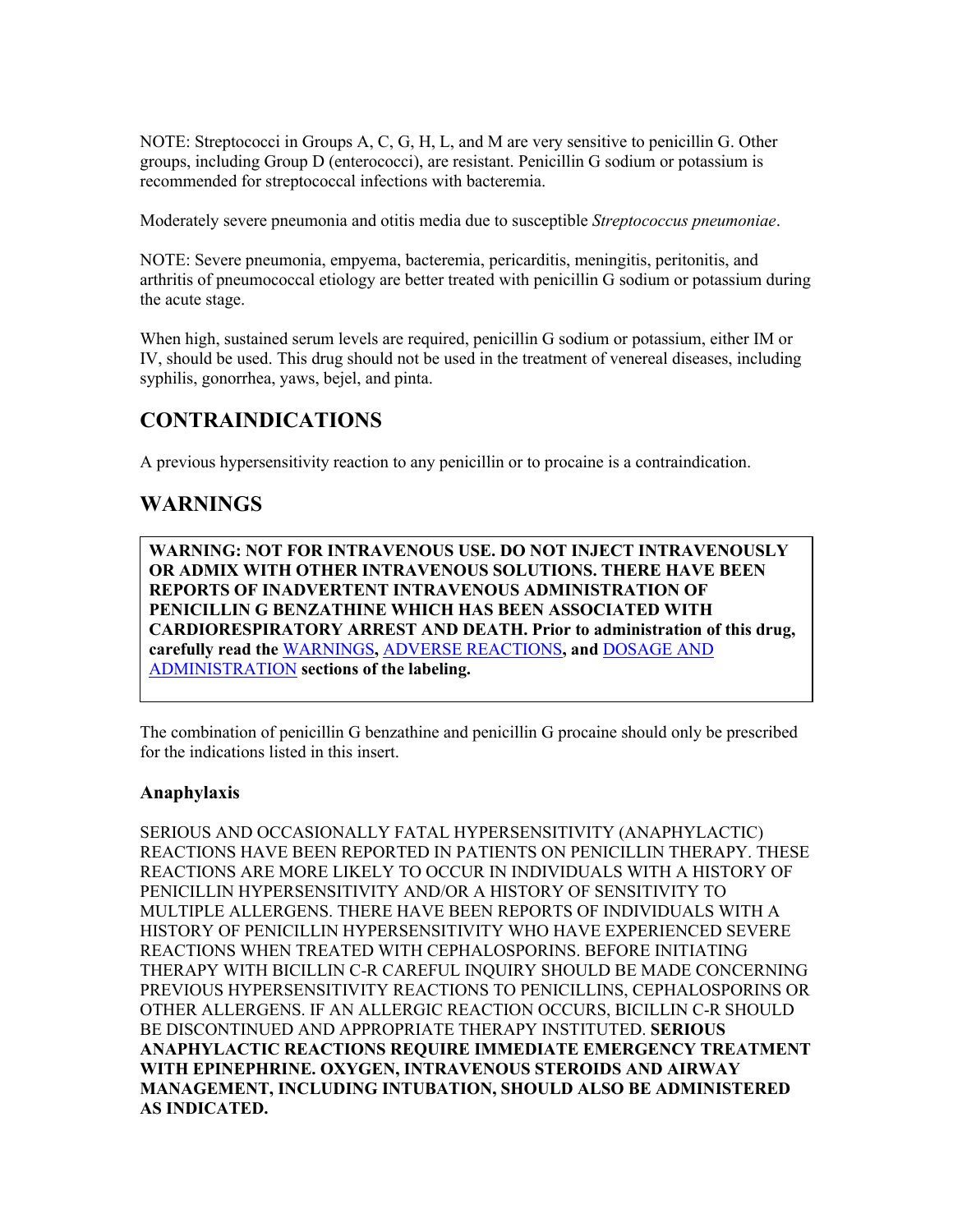#### **Severe cutaneous adverse reactions**

Severe cutaneous adverse reactions (SCAR), such as Stevens-Johnson syndrome (SJS), toxic epidermal necrolysis (TEN), drug reaction with eosinophilia and systemic symptoms (DRESS), and acute generalized exanthematous pustulosis (AGEP) have been reported in patients taking penicillin G (the active moiety in Bicillin C-R). When SCAR is suspected, Bicillin C-R should be discontinued immediately and an alternative treatment should be considered.

## **Methemoglobinemia**

Cases of methemoglobinemia have been reported in association with local anesthetic use. Although all patients are at risk for methemoglobinemia, patients with glucose-6-phosphate dehydrogenase deficiency, congenital or idiopathic methemoglobinemia, cardiac or pulmonary compromise, infants under 6 months of age, and concurrent exposure to oxidizing agents or their metabolites are more susceptible to developing clinical manifestations of the condition. If local anesthetics must be used in these patients, close monitoring for symptoms and signs of methemoglobinemia is recommended.

Signs of methemoglobinemia may occur immediately or may be delayed some hours after exposure, and are characterized by a cyanotic skin discoloration and/or abnormal coloration of the blood. Methemoglobin levels may continue to rise; therefore, immediate treatment is required to avert more serious central nervous system (CNS) and cardiovascular adverse effects, including seizures, coma, arrhythmias, and death. Discontinue Bicillin C-R and any other oxidizing agents. Depending on the severity of the signs and symptoms, patients may respond to supportive care, i.e., oxygen therapy, hydration. A more severe clinical presentation may require treatment with methylene blue, exchange transfusion, or hyperbaric oxygen.

### *Clostridioides difficile* **Associated Diarrhea**

*Clostridioides difficile* associated with diarrhea (CDAD) has been reported with use of nearly all antibacterial agents, including Bicillin C-R, and may range in severity from mild diarrhea to fatal colitis. Treatment with antibacterial agents alters the normal flora of the colon leading to overgrowth of *C. difficile*.

*C. difficile* produces toxins A and B which contribute to the development of CDAD. Hypertoxin producing strains of *C. difficile* cause increased morbidity and mortality, as these infections can be refractory to antimicrobial therapy and may require colectomy. CDAD must be considered in all patients who present with diarrhea following antibiotic use. Careful medical history is necessary since CDAD has been reported to occur over two months after the administration of antibacterial agents.

If CDAD is suspected or confirmed, ongoing antibiotic use not directed against *C. difficile* may need to be discontinued. Appropriate fluid and electrolyte management, protein supplementation, antibiotic treatment of *C. difficile*, and surgical evaluation should be instituted as clinically indicated.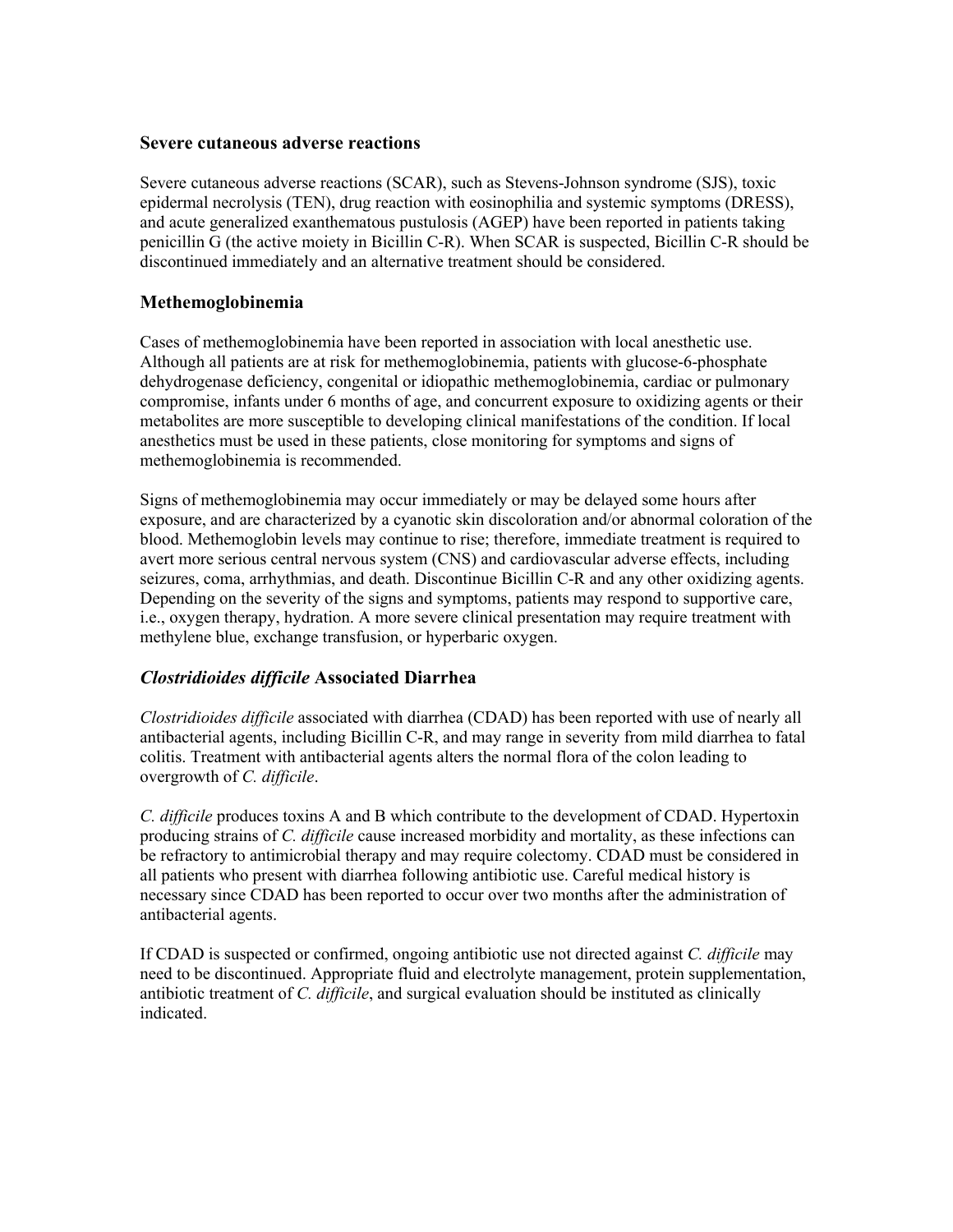## **Method of Administration**

#### **Do not inject into or near an artery or nerve. See administration instructions below.**

#### **Injection into or near a nerve may result in permanent neurological damage.**

Inadvertent intravascular administration, including inadvertent direct intra-arterial injection or injection immediately adjacent to arteries, of Bicillin C-R and other penicillin preparations has resulted in severe neurovascular damage, including transverse myelitis with permanent paralysis, gangrene requiring amputation of digits and more proximal portions of extremities, and necrosis and sloughing at and surrounding the injection site consistent with the diagnosis of Nicolau syndrome. Such severe effects have been reported following injections into the buttock, thigh, and deltoid areas. Other serious complications of suspected intravascular administration which have been reported include immediate pallor, mottling, or cyanosis of the extremity both distal and proximal to the injection site, followed by bleb formation; severe edema requiring anterior and/or posterior compartment fasciotomy in the lower extremity. The above-described severe effects and complications have most often occurred in infants and small children. Prompt consultation with an appropriate specialist is indicated if any evidence of compromise of the blood supply occurs at, proximal to, or distal to the site of injection.<sup>1-9</sup> (See [PRECAUTIONS,](#page-5-0) and [DOSAGE AND ADMINISTRATION](#page-9-0) sections.)

#### **FOR DEEP INTRAMUSCULAR INJECTION ONLY. There have been reports of inadvertent intravenous administration of penicillin G benzathine which has been associated with cardiorespiratory arrest and death. Therefore, do not inject intravenously or admix with other intravenous solutions.** (See [DOSAGE AND ADMINISTRATION](#page-9-0) section.)

Administer by DEEP INTRAMUSCULAR INJECTION ONLY in the upper, outer quadrant of the buttock (dorsogluteal) or the ventrogluteal site. Quadriceps femoris fibrosis and atrophy have been reported following repeated intramuscular injections of penicillin preparations into the anterolateral thigh. Because of these adverse effects and the vascularity of this region, administration in the anterolateral thigh is not recommended.

# <span id="page-5-0"></span>**PRECAUTIONS**

## **General**

Prescribing Bicillin C-R in the absence of a proven or strongly suspected bacterial infection or a prophylactic indication is unlikely to provide benefit to the patient and increases the risk of a development of drug-resistant bacteria.

Penicillin should be used with caution in individuals with histories of significant allergies and/or asthma.

Care should be taken to avoid intravenous or intra-arterial administration, or injection into or near major peripheral nerves or blood vessels, since such injections may produce neurovascular damage. (See [WARNINGS](#page-3-0), and [DOSAGE AND ADMINISTRATION](#page-9-0) sections.)

A small percentage of patients are sensitive to procaine. If there is a history of sensitivity, make the usual test: Inject intradermally 0.1 mL of a 1 to 2 percent procaine solution. Development of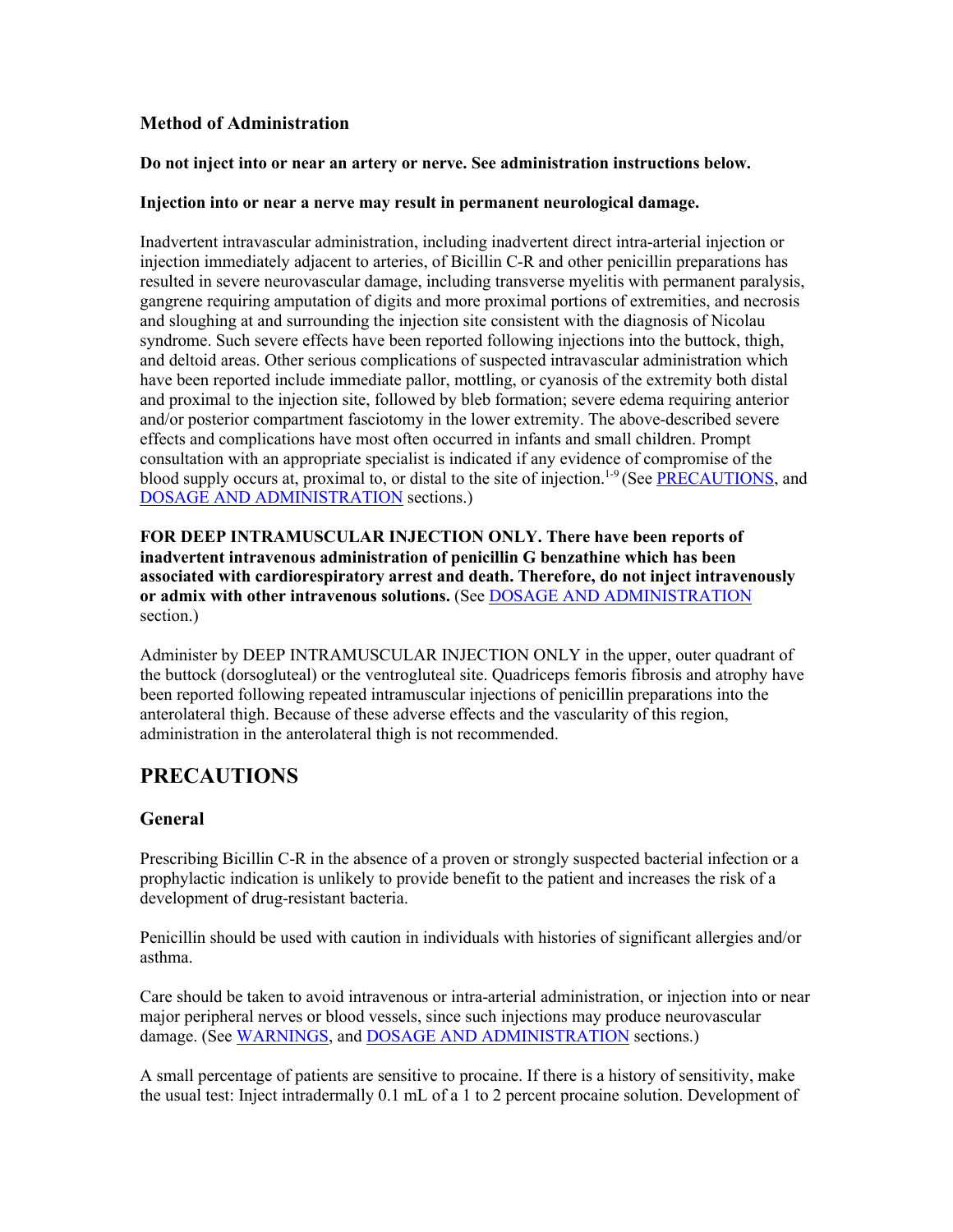an erythema, wheal, flare, or eruption indicates procaine sensitivity. Sensitivity should be treated by the usual methods, including barbiturates, and procaine penicillin preparations should not be used. Antihistamines appear beneficial in treatment of procaine reactions.

The use of antibiotics may result in overgrowth of nonsusceptible organisms. Constant observation of the patient is essential. If new infections due to bacteria or fungi appear during therapy, the drug should be discontinued and appropriate measures taken.

Whenever allergic reactions occur, penicillin should be withdrawn unless, in the opinion of the physician, the condition being treated is life-threatening and amenable only to penicillin therapy.

In prolonged therapy with penicillin, and particularly with high-dosage schedules, periodic evaluation of the renal and hematopoietic systems is recommended.

#### **Information for Patients**

Inform patients that use of local anesthetics may cause methemoglobinemia, a serious condition that must be treated promptly. Advise patients or caregivers to seek immediate medical attention if they or someone in their care experience the following signs or symptoms: pale, gray, or blue colored skin (cyanosis); headache; rapid heart rate; shortness of breath; lightheadedness; or fatigue.

Diarrhea is a common problem caused by antibiotics which usually ends when the antibiotic is discontinued. Sometimes after starting treatment with antibiotics, patients can develop watery and bloody stools (with or without stomach cramps and fever) even as late as two months after having taken the last dose of the antibiotic. If this occurs, patients should contact their physician as soon as possible.

Patients should be counseled that antibacterial drugs including Bicillin C-R should only be used to treat bacterial infections. They do not treat viral infections (e.g., the common cold). When Bicillin C-R is prescribed to treat a bacterial infection, patients should be told that although it is common to feel better early in the course of therapy, the medication should be taken exactly as directed. Skipping doses or not completing the full course of therapy may (1) decrease the effectiveness of the immediate treatment and (2) increase the likelihood that bacteria will develop resistance and will not be treatable by Bicillin C-R or other antibacterial drugs in the future.

#### **Laboratory Tests**

In streptococcal infections, therapy must be sufficient to eliminate the organism; otherwise, the sequelae of streptococcal disease may occur. Cultures should be taken following completion of treatment to determine whether streptococci have been eradicated.

#### **Drug Interactions**

Tetracycline, a bacteriostatic antibiotic, may antagonize the bactericidal effect of penicillin, and concurrent use of these drugs should be avoided.

Concurrent administration of penicillin and probenecid increases and prolongs serum penicillin levels by decreasing the apparent volume of distribution and slowing the rate of excretion by competitively inhibiting renal tubular secretion of penicillin.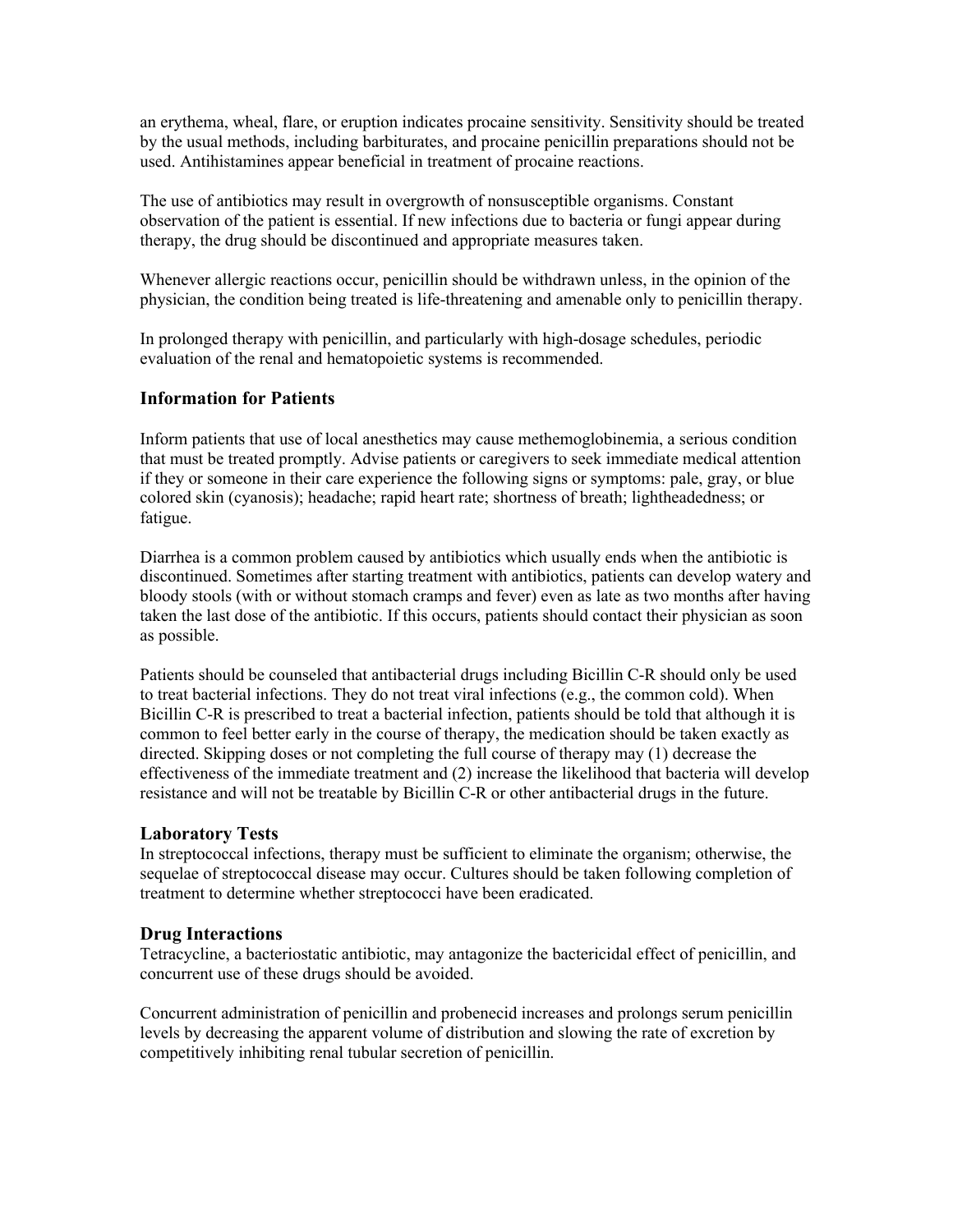Patients who are administered local anesthetics are at increased risk of developing methemoglobinemia when concurrently exposed to the following drugs, which could include other local anesthetics:

| <b>Class</b>          | <b>Examples</b>                             |
|-----------------------|---------------------------------------------|
| Nitrates/Nitrites     | nitroglycerin, nitroprusside, nitric oxide, |
|                       | nitrous oxide                               |
| Local anesthetics     | articaine, benzocaine, bupivacaine,         |
|                       | lidocaine, mepivacaine, prilocaine,         |
|                       | procaine, ropivacaine, tetracaine           |
| Antineoplastic agents | cyclophosphamide, flutamide, hydroxyurea,   |
|                       | ifosfamide, rasburicase                     |
| Antibiotics           | dapsone, nitrofurantoin,                    |
|                       | para-aminosalicylic acid, sulfonamides      |
| Antimalarials         | chloroquine, primaquine                     |
| Anticonvulsants       | phenobarbital, sodium valproate             |
| Other drugs           | acetaminophen, metoclopramide,              |
|                       | quinine, sulfasalazine                      |

## **Examples of Drugs Associated with Methemoglobinemia:**

### **Pregnancy**

*Teratogenic effects:* Reproduction studies performed in the mouse, rat, and rabbit have revealed no evidence of impaired fertility or harm to the fetus due to penicillin G. Human experience with the penicillins during pregnancy has not shown any positive evidence of adverse effects on the fetus. There are, however, no adequate and well-controlled studies in pregnant women showing conclusively that harmful effects of these drugs on the fetus can be excluded. Because animal reproduction studies are not always predictive of human response, this drug should be used during pregnancy only if clearly needed.

## **Nursing Mothers**

Soluble penicillin G is excreted in breast milk. Caution should be exercised when penicillin G benzathine and penicillin G procaine are administered to a nursing woman.

### **Carcinogenesis, Mutagenesis, Impairment of Fertility**

No long-term animal studies have been conducted with these drugs.

### **Pediatric Use**

(See [INDICATIONS AND USAGE](#page-2-0) and [DOSAGE AND ADMINISTRATION](#page-9-0) sections.)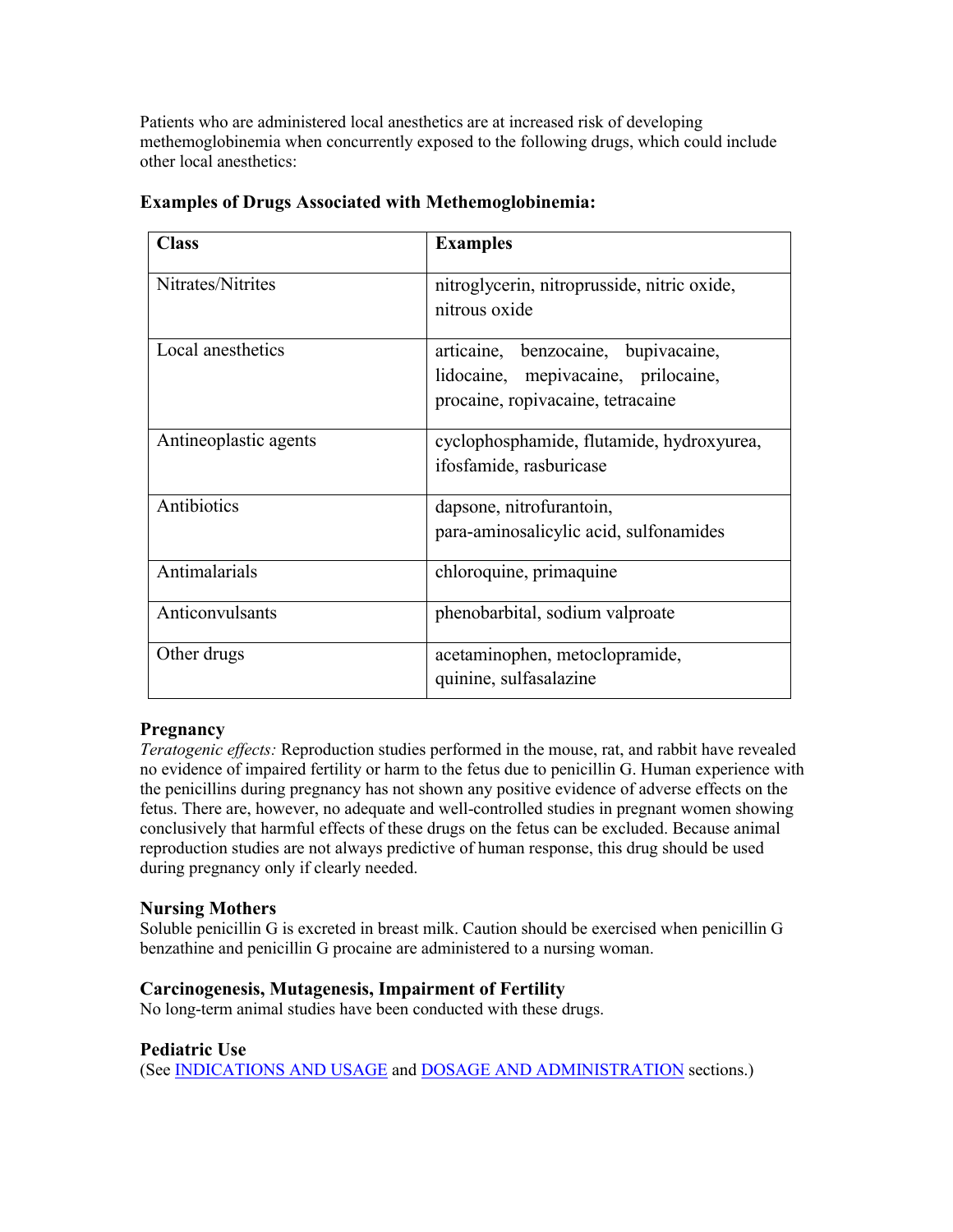### **Geriatric use**

Clinical studies of penicillin G benzathine and penicillin G procaine did not include sufficient numbers of subjects aged 65 and over to determine whether they respond differently from younger subjects. Other reported clinical experience has not identified differences in responses between the elderly and younger patients. In general, dose selection for an elderly patient should be cautious, usually starting at the low end of the dosing range, reflecting the greater frequency of decreased hepatic, renal, or cardiac function, and of concomitant disease or other drug therapy. This drug is known to be substantially excreted by the kidney, and the risk of toxic reactions to this drug may be greater in patients with impaired renal function (See CLINICAL [PHARMACOLOGY.](#page-1-0)) Because elderly patients are more likely to have decreased renal function, care should be taken in dose selection, and it may be useful to monitor renal function.

# <span id="page-8-0"></span>**ADVERSE REACTIONS**

As with other penicillins, untoward reactions of the sensitivity phenomena are likely to occur, particularly in individuals who have previously demonstrated hypersensitivity to penicillins or in those with a history of allergy, asthma, hay fever, or urticaria.

The following adverse reactions have been reported with Bicillin C-R during post-marketing experience:

*Skin and Appendages:* Stevens-Johnson syndrome (SJS) and drug reaction with eosinophilia and systemic symptoms (DRESS) (See [WARNINGS.](#page-3-0))

#### The following have been reported with parenteral penicillin G (the active moiety in Bicillin C-R):

*General:* Hypersensitivity reactions including the following: skin eruptions (maculopapular to exfoliative dermatitis), urticaria, laryngeal edema, fever, eosinophilia; other serum sickness-like reactions (including chills, fever, edema, arthralgia, and prostration); and anaphylaxis including shock and death: severe cutaneous adverse reactions (SCAR), such as toxic epidermal necrolysis (TEN) and acute generalized exanthematous pustulosis (AGEP) (See [WARNINGS](#page-3-0).) Note: Urticaria, other skin rashes, and serum sickness-like reactions may be controlled with antihistamines and, if necessary, systemic corticosteroids. Whenever such reactions occur, penicillin G should be discontinued unless, in the opinion of the physician, the condition being treated is life-threatening and amenable only to therapy with penicillin G. Serious anaphylactic reactions require immediate emergency treatment with epinephrine. Oxygen, intravenous steroids, and airway management, including intubation, should also be administered as indicated.

*Gastrointestinal:* Pseudomembranous colitis. Onset of pseudomembranous colitis symptoms may occur during or after antibacterial treatment. (See [WARNINGS](#page-3-0) section.)

*Hematologic:* Hemolytic anemia, leukopenia, thrombocytopenia.

*Neurologic:* Neuropathy.

*Urogenital:* Nephropathy.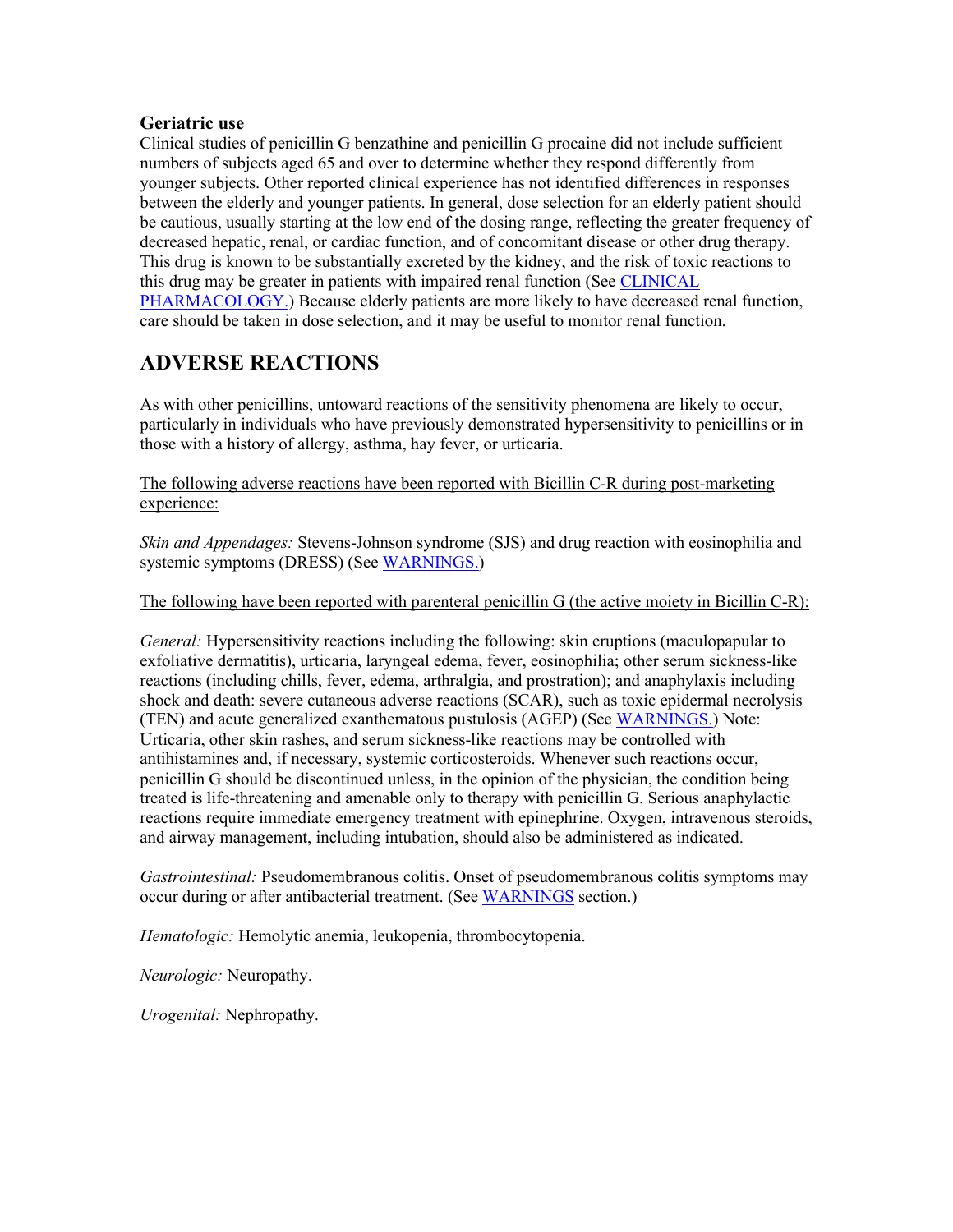The following adverse events have been temporally associated with parenteral administrations of penicillin G benzathine (a component of Bicillin C-R):

*Body as a Whole:* Hypersensitivity reactions including allergic vasculitis, pruritis, fatigue, asthenia, and pain; aggravation of existing disorder; headache, Nicolau syndrome.

*Cardiovascular:* Cardiac arrest; hypotension; tachycardia; palpitations; pulmonary hypertension; pulmonary embolism; vasodilation; vasovagal reaction; cerebrovascular accident; syncope.

*Gastrointestinal:* Nausea, vomiting; blood in stool; intestinal necrosis.

*Hemic and Lymphatic:* Lymphadenopathy.

*Injection Site:* Injection site reactions including pain, inflammation, lump, abscess, necrosis, edema, hemorrhage, cellulitis, hypersensitivity, atrophy, ecchymosis, and skin ulcer. Neurovascular reactions including warmth, vasospasm, pallor, mottling, gangrene, numbness of the extremities, cyanosis of the extremities, and neurovascular damage.

*Metabolic:* Elevated BUN, creatinine, and SGOT.

*Musculoskeletal:* Joint disorder, periostitis; exacerbation of arthritis; myoglobinuria; rhabdomyolysis.

*Nervous System:* Nervousness; tremors; dizziness; somnolence; confusion; anxiety; euphoria; transverse myelitis; seizures; coma. A syndrome manifested by a variety of CNS symptoms such as severe agitation with confusion, visual and auditory hallucinations, and a fear of impending death (Hoigne's syndrome), has been reported after administration of penicillin G procaine and, less commonly, after injection of the combination of penicillin G benzathine and penicillin G procaine. Other symptoms associated with this syndrome, such as psychosis, seizures, dizziness, tinnitus, cyanosis, palpitations, tachycardia, and/or abnormal perception in taste, also may occur.

*Respiratory:* Hypoxia; apnea; dyspnea.

*Skin:* Diaphoresis.

*Special Senses:* Blurred vision; blindness.

*Urogenital:* Neurogenic bladder; hematuria; proteinuria; renal failure; impotence; priapism.

#### **OVERDOSAGE**

Penicillin in overdosage has the potential to cause neuromuscular hyperirritability or convulsive seizures.

# <span id="page-9-0"></span>**DOSAGE AND ADMINISTRATION**

**Streptococcal Infections Group A**—Infections of the upper-respiratory tract, skin and soft-tissue infections, scarlet fever, and erysipelas.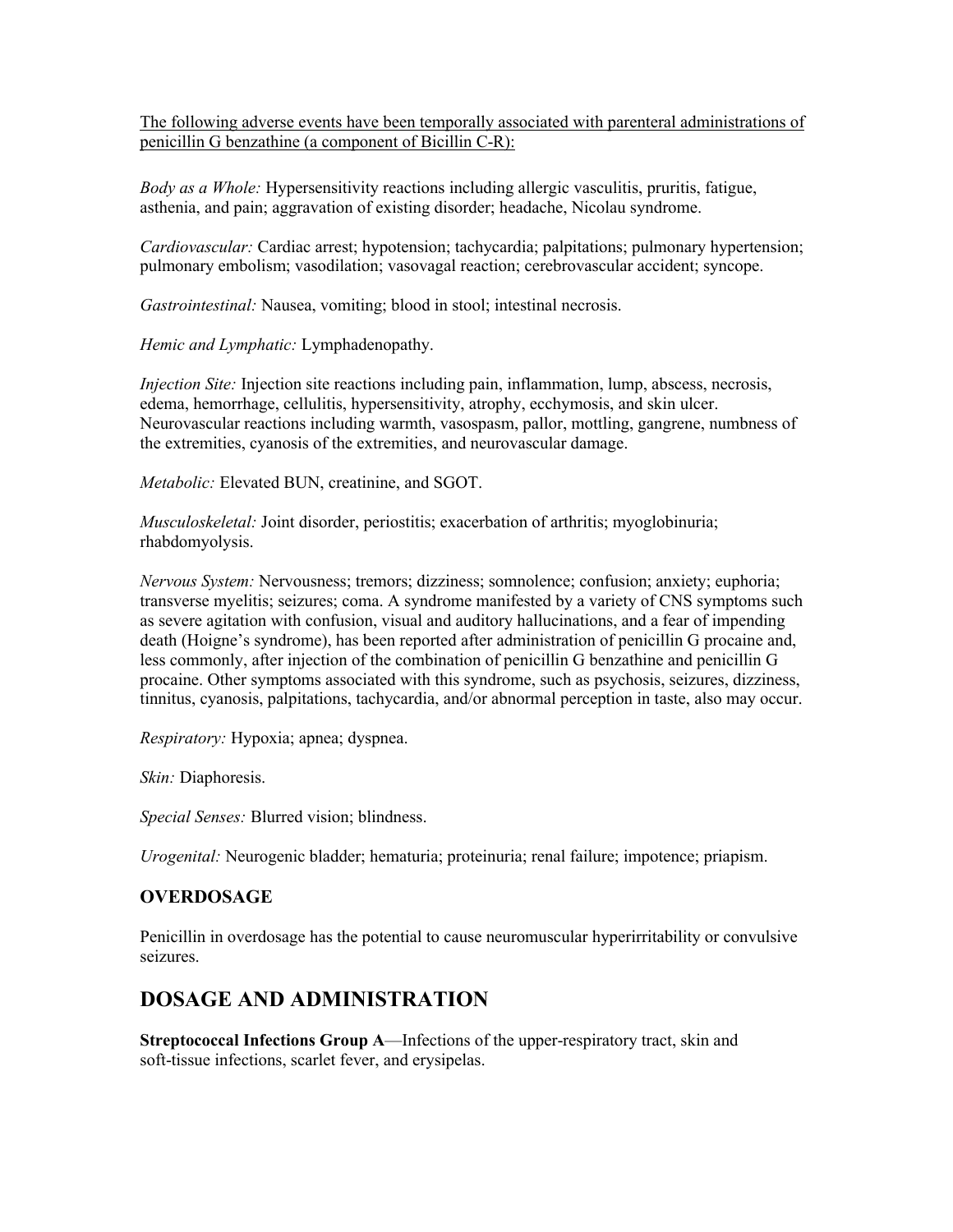The following doses are recommended:

Adults and pediatric patients over 60 lbs. in weight: 2,400,000 units.

Pediatric patients from 30 to 60 lbs.: 900,000 units to 1,200,000 units.

Pediatric patients under 30 lbs.: 600,000 units.

NOTE: Treatment with the recommended dosage is usually given at a single session using multiple IM sites when indicated. An alternative dosage schedule may be used, giving one-half  $(1/2)$  the total dose on day 1 and one-half  $(1/2)$  on day 3. This will also insure the penicillinemia required over a 10-day period; however, this alternate schedule should be used only when the physician can be assured of the patient's cooperation.

### **Pneumococcal Infections (except pneumococcal meningitis)**

600,000 units in pediatric patients and 1,200,000 units in adults, repeated every 2 or 3 days until the temperature is normal for 48 hours. Other forms of penicillin may be necessary for severe cases.

### **Method of Administration**

**Bicillin C-R is intended for Intramuscular Injection ONLY. Do not inject into or near an artery or nerve, or intravenously or admix with other intravenous solutions.** (See [WARNINGS](#page-3-0) section).

Administer by DEEP INTRAMUSCULAR INJECTION in the upper, outer quadrant of the buttock (dorsogluteal) or the ventrogluteal site. In neonates, infants and small children, the midlateral aspect of the thigh may be preferable. Administration in the anterolateral thigh is not recommended due to the adverse effects observed (see WARNINGS section), and vascularity of this region. When doses are repeated, vary the injection site.

Because of the high concentration of suspended material in this product, the needle may be blocked if the injection is not made at a slow, steady rate.

Parenteral drug products should be inspected visually for particulate matter and discoloration prior to administration whenever solution and container permit.

# **HOW SUPPLIED**

Bicillin C-R (penicillin G benzathine and penicillin G procaine injectable suspension) is supplied in packages of 10 disposable syringes as follows:

2 mL size, containing 1,200,000 units per syringe (21 gauge, thin-wall 1-inch needle for pediatric use), NDC 60793-601-10.

2 mL size, containing 1,200,000 units per syringe (21 gauge, thin-wall 1-1/2-inch needle), NDC 60793-600-10.